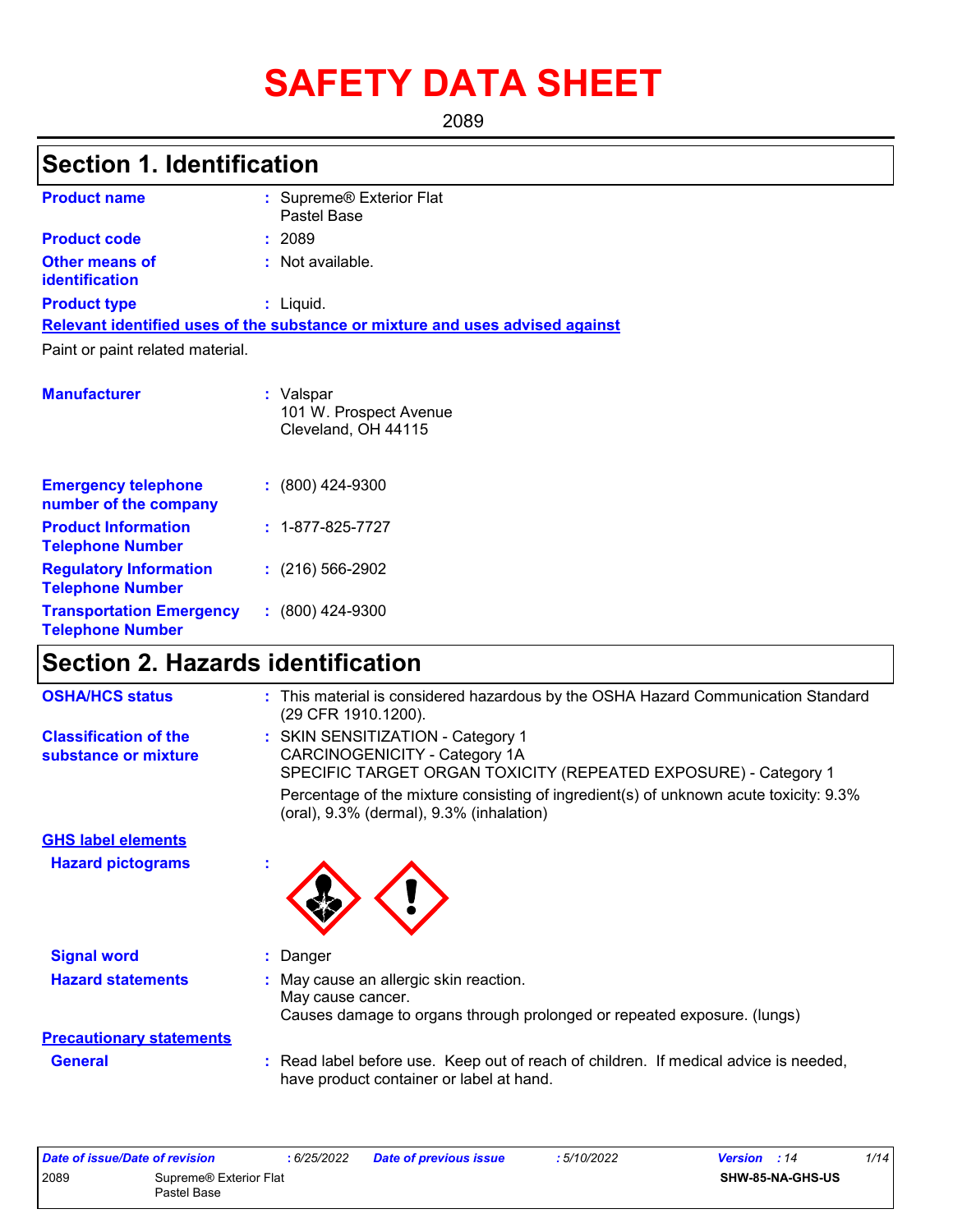## **Section 2. Hazards identification**

| <b>Prevention</b>                          | : Obtain special instructions before use. Do not handle until all safety precautions have<br>been read and understood. Wear protective gloves, protective clothing and eye or face<br>protection. Do not breathe vapor. Do not eat, drink or smoke when using this product.<br>Wash thoroughly after handling. Contaminated work clothing must not be allowed out of<br>the workplace.                                                                                                                                                                                                               |
|--------------------------------------------|------------------------------------------------------------------------------------------------------------------------------------------------------------------------------------------------------------------------------------------------------------------------------------------------------------------------------------------------------------------------------------------------------------------------------------------------------------------------------------------------------------------------------------------------------------------------------------------------------|
| <b>Response</b>                            | : IF exposed or concerned: Get medical advice or attention. Wash contaminated clothing<br>before reuse. IF ON SKIN: Wash with plenty of water. If skin irritation or rash occurs:<br>Get medical advice or attention.                                                                                                                                                                                                                                                                                                                                                                                |
| <b>Storage</b>                             | : Store locked up.                                                                                                                                                                                                                                                                                                                                                                                                                                                                                                                                                                                   |
| <b>Disposal</b>                            | : Dispose of contents and container in accordance with all local, regional, national and<br>international regulations.                                                                                                                                                                                                                                                                                                                                                                                                                                                                               |
| <b>Supplemental label</b><br>elements      | WARNING: This product contains chemicals known to the State of California to cause<br>cancer and birth defects or other reproductive harm. Adequate ventilation required when<br>sanding or abrading the dried film. If Adequate ventilation cannot be provided wear an<br>approved particulate respirator (NIOSH approved). Follow respirator manufacturer's<br>directions for respirator use. DELAYED EFFECTS FROM LONG TERM<br>OVEREXPOSURE. Abrading or sanding of the dry film may release Crystalline Silica<br>which has been shown to cause lung damage and cancer under long term exposure. |
|                                            | Please refer to the SDS for additional information. Keep out of reach of children. Do not<br>transfer contents to other containers for storage.                                                                                                                                                                                                                                                                                                                                                                                                                                                      |
| <b>Hazards not otherwise</b><br>classified | : None known.                                                                                                                                                                                                                                                                                                                                                                                                                                                                                                                                                                                        |

### **Section 3. Composition/information on ingredients**

| Substance/mixture     | : Mixture        |
|-----------------------|------------------|
| <b>Other means of</b> | : Not available. |
| <i>identification</i> |                  |

#### **CAS number/other identifiers**

| <b>Ingredient name</b>                | % by weight | <b>CAS number</b> |
|---------------------------------------|-------------|-------------------|
| <b>Titanium Dioxide</b>               | 1≥10 - ≤25  | 13463-67-7        |
| Crystalline Silica, respirable powder | $\leq 10$   | 14808-60-7        |
| Calcium Carbonate                     | l≤3         | 1317-65-3         |
| Talc                                  | l≤3         | 14807-96-6        |
| Heavy Paraffinic Oil                  | 1≤1         | 64742-65-0        |
| l Tetrachloroisothalonitrile          | 1≤0.3       | 1897-45-6         |

Any concentration shown as a range is to protect confidentiality or is due to batch variation.

**There are no additional ingredients present which, within the current knowledge of the supplier and in the concentrations applicable, are classified and hence require reporting in this section.**

**Occupational exposure limits, if available, are listed in Section 8.**

### **Section 4. First aid measures**

Pastel Base

#### **:** Immediately flush eyes with plenty of water, occasionally lifting the upper and lower eyelids. Check for and remove any contact lenses. Continue to rinse for at least 10 minutes. Get medical attention. Remove victim to fresh air and keep at rest in a position comfortable for breathing. If not breathing, if breathing is irregular or if respiratory arrest occurs, provide artificial respiration or oxygen by trained personnel. It may be dangerous to the person providing aid to give mouth-to-mouth resuscitation. Get medical attention. If unconscious, place in recovery position and get medical attention immediately. Maintain an open airway. Loosen tight clothing such as a collar, tie, belt or waistband. **Eye contact Inhalation : Description of necessary first aid measures** *Date of issue/Date of revision* **:** *6/25/2022 Date of previous issue : 5/10/2022 Version : 14 2/14* 2089 Supreme® Exterior Flat **SHW-85-NA-GHS-US**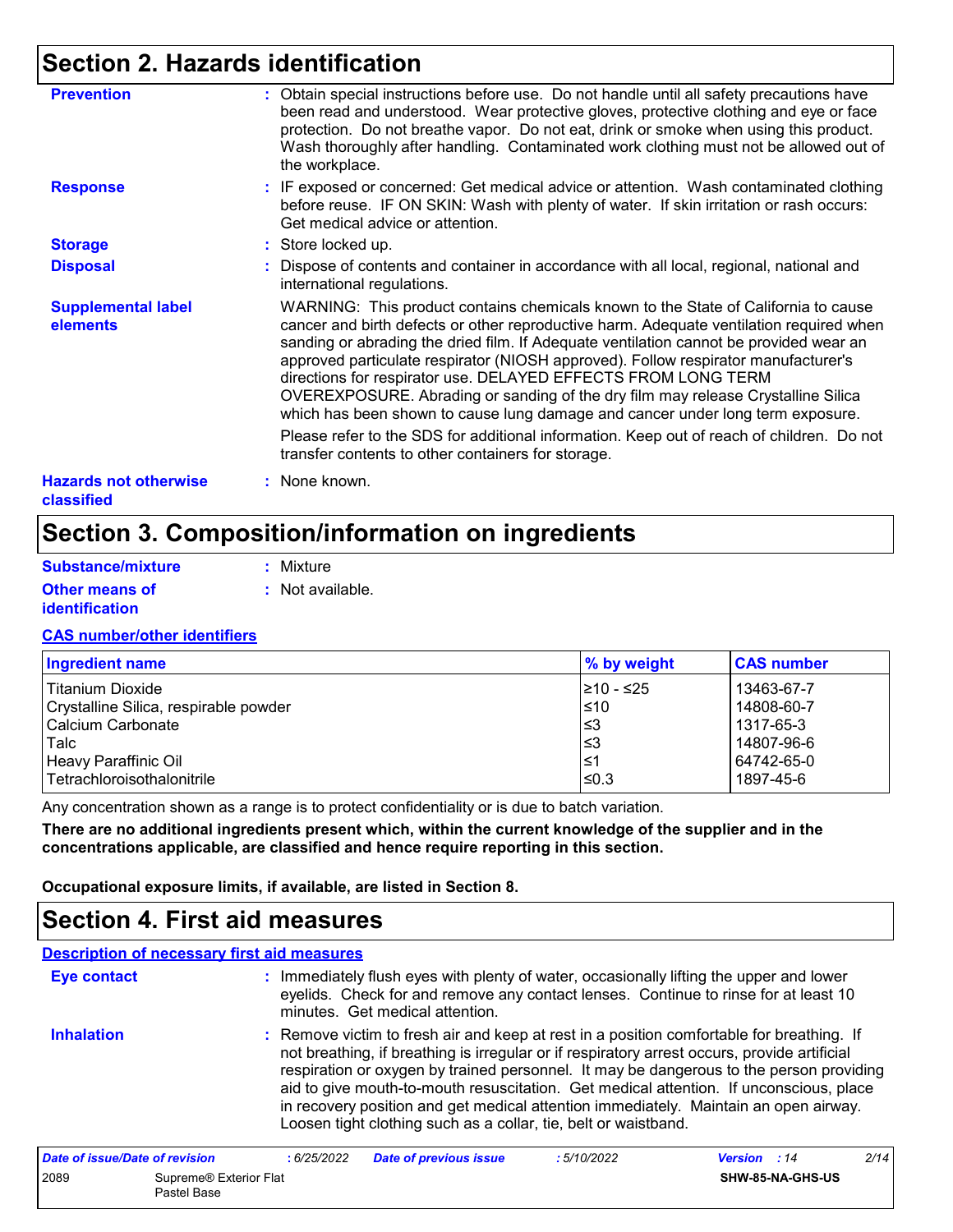## **Section 4. First aid measures**

| <b>Skin contact</b> | : Wash with plenty of soap and water. Remove contaminated clothing and shoes. Wash<br>contaminated clothing thoroughly with water before removing it, or wear gloves.<br>Continue to rinse for at least 10 minutes. Get medical attention. In the event of any<br>complaints or symptoms, avoid further exposure. Wash clothing before reuse. Clean<br>shoes thoroughly before reuse.                                                                                                                                                                                                                                                                                             |
|---------------------|-----------------------------------------------------------------------------------------------------------------------------------------------------------------------------------------------------------------------------------------------------------------------------------------------------------------------------------------------------------------------------------------------------------------------------------------------------------------------------------------------------------------------------------------------------------------------------------------------------------------------------------------------------------------------------------|
| <b>Ingestion</b>    | : Wash out mouth with water. Remove dentures if any. If material has been swallowed<br>and the exposed person is conscious, give small quantities of water to drink. Stop if the<br>exposed person feels sick as vomiting may be dangerous. Do not induce vomiting<br>unless directed to do so by medical personnel. If vomiting occurs, the head should be<br>kept low so that vomit does not enter the lungs. Get medical attention. Never give<br>anything by mouth to an unconscious person. If unconscious, place in recovery position<br>and get medical attention immediately. Maintain an open airway. Loosen tight clothing<br>such as a collar, tie, belt or waistband. |

#### **Most important symptoms/effects, acute and delayed**

| <b>Potential acute health effects</b> |                                                                                      |
|---------------------------------------|--------------------------------------------------------------------------------------|
| <b>Eye contact</b>                    | : No known significant effects or critical hazards.                                  |
| <b>Inhalation</b>                     | : No known significant effects or critical hazards.                                  |
| <b>Skin contact</b>                   | : May cause an allergic skin reaction.                                               |
| <b>Ingestion</b>                      | : No known significant effects or critical hazards.                                  |
| <b>Over-exposure signs/symptoms</b>   |                                                                                      |
| <b>Eye contact</b>                    | : No specific data.                                                                  |
| <b>Inhalation</b>                     | : No specific data.                                                                  |
| <b>Skin contact</b>                   | : Adverse symptoms may include the following:<br>irritation<br>redness               |
| <b>Ingestion</b>                      | $:$ No specific data.                                                                |
|                                       | Indication of immediate medical attention and special treatment needed, if necessary |

| <b>Notes to physician</b>         | : Treat symptomatically. Contact poison treatment specialist immediately if large<br>quantities have been ingested or inhaled.                                                                                                                                                                                                                                                                                  |
|-----------------------------------|-----------------------------------------------------------------------------------------------------------------------------------------------------------------------------------------------------------------------------------------------------------------------------------------------------------------------------------------------------------------------------------------------------------------|
| <b>Specific treatments</b>        | : No specific treatment.                                                                                                                                                                                                                                                                                                                                                                                        |
| <b>Protection of first-aiders</b> | : No action shall be taken involving any personal risk or without suitable training. If it is<br>suspected that fumes are still present, the rescuer should wear an appropriate mask or<br>self-contained breathing apparatus. It may be dangerous to the person providing aid to<br>give mouth-to-mouth resuscitation. Wash contaminated clothing thoroughly with water<br>before removing it, or wear gloves. |

**See toxicological information (Section 11)**

## **Section 5. Fire-fighting measures**

| <b>Extinguishing media</b>                           |                                                                                       |
|------------------------------------------------------|---------------------------------------------------------------------------------------|
| <b>Suitable extinguishing</b><br>media               | : Use an extinguishing agent suitable for the surrounding fire.                       |
| <b>Unsuitable extinguishing</b><br>media             | : None known.                                                                         |
| <b>Specific hazards arising</b><br>from the chemical | : In a fire or if heated, a pressure increase will occur and the container may burst. |

| Date of issue/Date of revision |                                       | : 6/25/2022 | <b>Date of previous issue</b> | 5/10/2022 | <b>Version</b> : 14 |                  | 3/14 |
|--------------------------------|---------------------------------------|-------------|-------------------------------|-----------|---------------------|------------------|------|
| 2089                           | Supreme® Exterior Flat<br>Pastel Base |             |                               |           |                     | SHW-85-NA-GHS-US |      |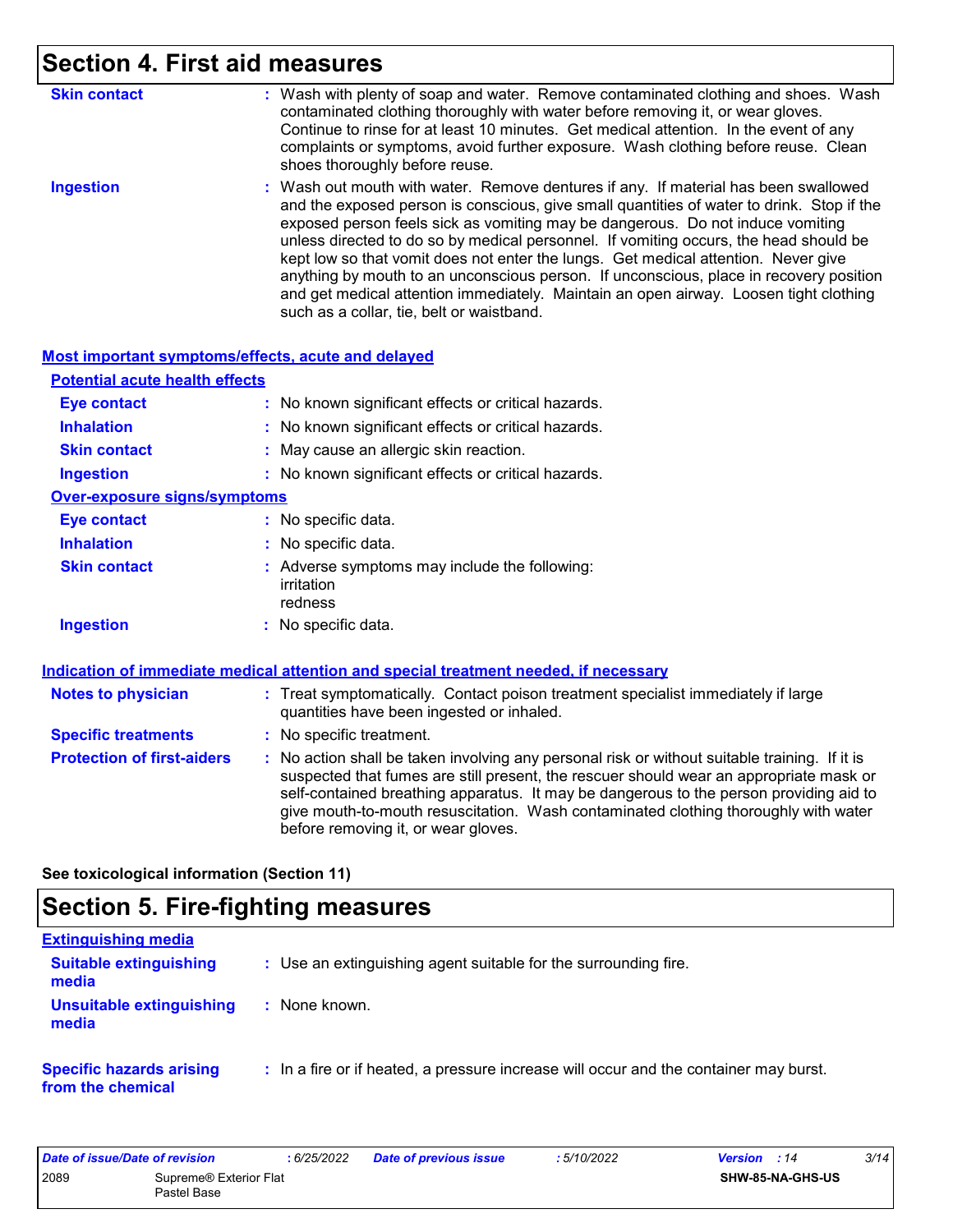### **Section 5. Fire-fighting measures**

| <b>Hazardous thermal</b><br>decomposition products       | Decomposition products may include the following materials:<br>carbon dioxide<br>carbon monoxide<br>metal oxide/oxides                                                                              |
|----------------------------------------------------------|-----------------------------------------------------------------------------------------------------------------------------------------------------------------------------------------------------|
| <b>Special protective actions</b><br>for fire-fighters   | : Promptly isolate the scene by removing all persons from the vicinity of the incident if<br>there is a fire. No action shall be taken involving any personal risk or without suitable<br>training. |
| <b>Special protective</b><br>equipment for fire-fighters | : Fire-fighters should wear appropriate protective equipment and self-contained breathing<br>apparatus (SCBA) with a full face-piece operated in positive pressure mode.                            |

### **Section 6. Accidental release measures**

|                                                              | <b>Personal precautions, protective equipment and emergency procedures</b>                                                                                                                                                                                                                                                                                                                                                                                                                                                                                                                                                                                                                                   |
|--------------------------------------------------------------|--------------------------------------------------------------------------------------------------------------------------------------------------------------------------------------------------------------------------------------------------------------------------------------------------------------------------------------------------------------------------------------------------------------------------------------------------------------------------------------------------------------------------------------------------------------------------------------------------------------------------------------------------------------------------------------------------------------|
| For non-emergency<br>personnel                               | : No action shall be taken involving any personal risk or without suitable training.<br>Evacuate surrounding areas. Keep unnecessary and unprotected personnel from<br>entering. Do not touch or walk through spilled material. Avoid breathing vapor or mist.<br>Provide adequate ventilation. Wear appropriate respirator when ventilation is<br>inadequate. Put on appropriate personal protective equipment.                                                                                                                                                                                                                                                                                             |
| For emergency responders                                     | : If specialized clothing is required to deal with the spillage, take note of any information in<br>Section 8 on suitable and unsuitable materials. See also the information in "For non-<br>emergency personnel".                                                                                                                                                                                                                                                                                                                                                                                                                                                                                           |
| <b>Environmental precautions</b>                             | : Avoid dispersal of spilled material and runoff and contact with soil, waterways, drains<br>and sewers. Inform the relevant authorities if the product has caused environmental<br>pollution (sewers, waterways, soil or air).                                                                                                                                                                                                                                                                                                                                                                                                                                                                              |
| <b>Methods and materials for containment and cleaning up</b> |                                                                                                                                                                                                                                                                                                                                                                                                                                                                                                                                                                                                                                                                                                              |
| <b>Small spill</b>                                           | : Stop leak if without risk. Move containers from spill area. Dilute with water and mop up<br>if water-soluble. Alternatively, or if water-insoluble, absorb with an inert dry material and<br>place in an appropriate waste disposal container. Dispose of via a licensed waste<br>disposal contractor.                                                                                                                                                                                                                                                                                                                                                                                                     |
| <b>Large spill</b>                                           | : Stop leak if without risk. Move containers from spill area. Approach release from<br>upwind. Prevent entry into sewers, water courses, basements or confined areas. Wash<br>spillages into an effluent treatment plant or proceed as follows. Contain and collect<br>spillage with non-combustible, absorbent material e.g. sand, earth, vermiculite or<br>diatomaceous earth and place in container for disposal according to local regulations<br>(see Section 13). Dispose of via a licensed waste disposal contractor. Contaminated<br>absorbent material may pose the same hazard as the spilled product. Note: see<br>Section 1 for emergency contact information and Section 13 for waste disposal. |

### **Section 7. Handling and storage**

#### **Precautions for safe handling**

**Protective measures :** Put on appropriate personal protective equipment (see Section 8). Persons with a history of skin sensitization problems should not be employed in any process in which this product is used. Avoid exposure - obtain special instructions before use. Do not handle until all safety precautions have been read and understood. Do not get in eyes or on skin or clothing. Do not breathe vapor or mist. Do not ingest. If during normal use the material presents a respiratory hazard, use only with adequate ventilation or wear appropriate respirator. Keep in the original container or an approved alternative made from a compatible material, kept tightly closed when not in use. Empty containers retain product residue and can be hazardous. Do not reuse container.

| Date of issue/Date of revision |                                       | 6/25/2022 | <b>Date of previous issue</b> | 5/10/2022 | <b>Version</b> : 14 | 4/14 |
|--------------------------------|---------------------------------------|-----------|-------------------------------|-----------|---------------------|------|
| 2089                           | Supreme® Exterior Flat<br>Pastel Base |           |                               |           | SHW-85-NA-GHS-US    |      |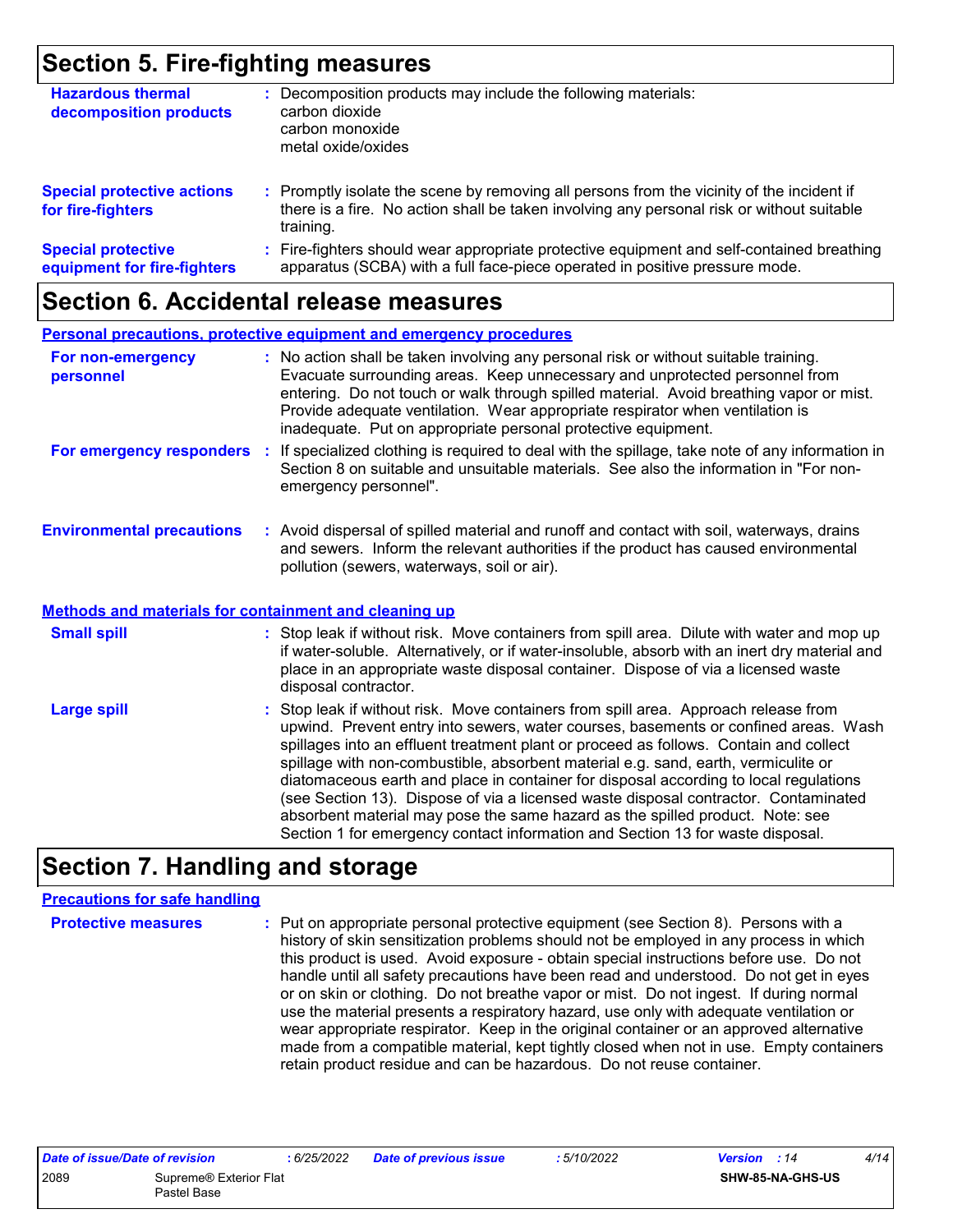## **Section 7. Handling and storage**

| <b>Advice on general</b><br>occupational hygiene                                 | : Eating, drinking and smoking should be prohibited in areas where this material is<br>handled, stored and processed. Workers should wash hands and face before eating,<br>drinking and smoking. Remove contaminated clothing and protective equipment before<br>entering eating areas. See also Section 8 for additional information on hygiene<br>measures.                                                                                                                                                                                                                                       |
|----------------------------------------------------------------------------------|-----------------------------------------------------------------------------------------------------------------------------------------------------------------------------------------------------------------------------------------------------------------------------------------------------------------------------------------------------------------------------------------------------------------------------------------------------------------------------------------------------------------------------------------------------------------------------------------------------|
| <b>Conditions for safe storage,</b><br>including any<br><b>incompatibilities</b> | : Store in accordance with local regulations. Store in original container protected from<br>direct sunlight in a dry, cool and well-ventilated area, away from incompatible materials<br>(see Section 10) and food and drink. Store locked up. Keep container tightly closed<br>and sealed until ready for use. Containers that have been opened must be carefully<br>resealed and kept upright to prevent leakage. Do not store in unlabeled containers.<br>Use appropriate containment to avoid environmental contamination. See Section 10 for<br>incompatible materials before handling or use. |

## **Section 8. Exposure controls/personal protection**

#### **Control parameters**

#### **Occupational exposure limits (OSHA United States)**

| <b>Ingredient name</b>                | CAS#       | <b>Exposure limits</b>                                                                                                                                                                                                                                                                                                                                                                                                                                                                         |
|---------------------------------------|------------|------------------------------------------------------------------------------------------------------------------------------------------------------------------------------------------------------------------------------------------------------------------------------------------------------------------------------------------------------------------------------------------------------------------------------------------------------------------------------------------------|
| <b>Titanium Dioxide</b>               | 13463-67-7 | ACGIH TLV (United States, 1/2021).<br>TWA: 10 mg/m <sup>3</sup> 8 hours.<br>OSHA PEL (United States, 5/2018).<br>TWA: 15 mg/m <sup>3</sup> 8 hours. Form: Total dust                                                                                                                                                                                                                                                                                                                           |
| Crystalline Silica, respirable powder | 14808-60-7 | OSHA PEL Z3 (United States, 6/2016).<br>TWA: 250 mppcf / (%SiO2+5) 8 hours. Form:<br>Respirable<br>TWA: 10 mg/m <sup>3</sup> / (%SiO2+2) 8 hours. Form:<br>Respirable<br>OSHA PEL (United States, 5/2018).<br>TWA: 50 µg/m <sup>3</sup> 8 hours. Form: Respirable<br>dust<br>ACGIH TLV (United States, 1/2021).<br>TWA: 0.025 mg/m <sup>3</sup> 8 hours. Form:<br>Respirable fraction<br>NIOSH REL (United States, 10/2020).<br>TWA: 0.05 mg/m <sup>3</sup> 10 hours. Form: respirable<br>dust |
| Calcium Carbonate                     | 1317-65-3  | OSHA PEL (United States, 5/2018).<br>TWA: 5 mg/m <sup>3</sup> 8 hours. Form: Respirable<br>fraction<br>TWA: 15 mg/m <sup>3</sup> 8 hours. Form: Total dust<br>NIOSH REL (United States, 10/2020).<br>TWA: 5 mg/m <sup>3</sup> 10 hours. Form: Respirable<br>fraction<br>TWA: 10 mg/m <sup>3</sup> 10 hours. Form: Total                                                                                                                                                                        |
| Talc                                  | 14807-96-6 | NIOSH REL (United States, 10/2020).<br>TWA: 2 mg/m <sup>3</sup> 10 hours. Form: Respirable<br>fraction<br>ACGIH TLV (United States, 1/2021).<br>TWA: 2 mg/m <sup>3</sup> 8 hours. Form: Respirable<br>fraction                                                                                                                                                                                                                                                                                 |
| Heavy Paraffinic Oil                  | 64742-65-0 | ACGIH TLV (United States, 1/2021).<br>TWA: 5 mg/m <sup>3</sup> 8 hours. Form: Inhalable<br>fraction<br>OSHA PEL (United States, 5/2018).<br>TWA: 5 mg/m <sup>3</sup> 8 hours.                                                                                                                                                                                                                                                                                                                  |
|                                       |            |                                                                                                                                                                                                                                                                                                                                                                                                                                                                                                |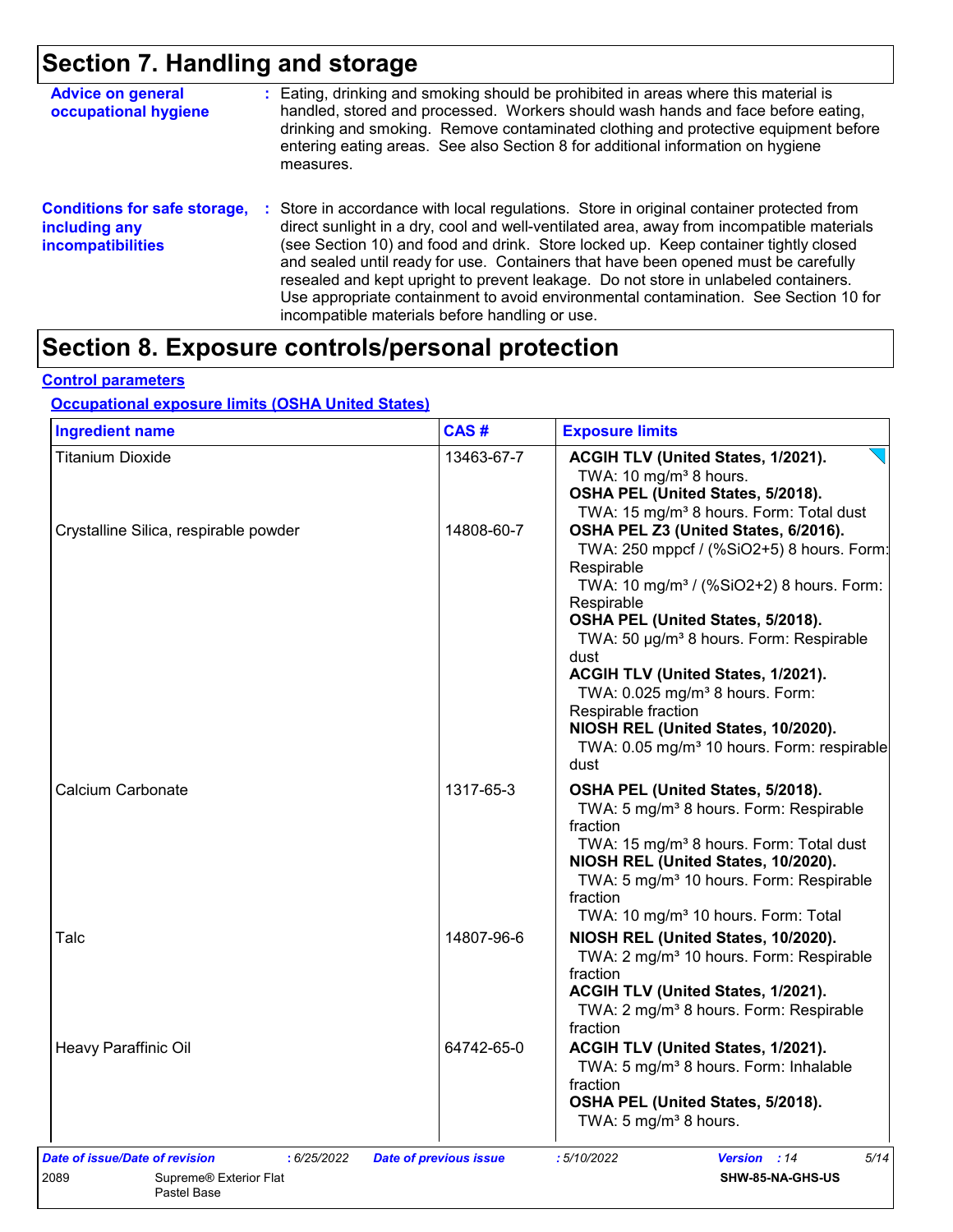| Tetrachloroisothalonitrile                   | 1897-45-6  | NIOSH REL (United States, 10/2020).<br>TWA: 5 mg/m <sup>3</sup> 10 hours. Form: Mist<br>STEL: 10 mg/m <sup>3</sup> 15 minutes. Form: Mist<br>None.                                                                                                                                                                                                                                                                                                                                                                                                                                                                            |
|----------------------------------------------|------------|-------------------------------------------------------------------------------------------------------------------------------------------------------------------------------------------------------------------------------------------------------------------------------------------------------------------------------------------------------------------------------------------------------------------------------------------------------------------------------------------------------------------------------------------------------------------------------------------------------------------------------|
| <b>Occupational exposure limits (Canada)</b> |            |                                                                                                                                                                                                                                                                                                                                                                                                                                                                                                                                                                                                                               |
| <b>Ingredient name</b>                       | CAS#       | <b>Exposure limits</b>                                                                                                                                                                                                                                                                                                                                                                                                                                                                                                                                                                                                        |
| Titanium dioxide                             | 13463-67-7 | <b>CA British Columbia Provincial (Canada,</b><br>6/2021).<br>TWA: 10 mg/m <sup>3</sup> 8 hours. Form: Total dust<br>TWA: 3 mg/m <sup>3</sup> 8 hours. Form: respirable<br>fraction<br>CA Quebec Provincial (Canada, 6/2021).<br>TWAEV: 10 mg/m <sup>3</sup> 8 hours. Form: Total dust.<br>CA Alberta Provincial (Canada, 6/2018).<br>8 hrs OEL: 10 mg/m <sup>3</sup> 8 hours.<br>CA Ontario Provincial (Canada, 6/2019).<br>TWA: 10 mg/m <sup>3</sup> 8 hours.<br><b>CA Saskatchewan Provincial (Canada,</b><br>7/2013).<br>STEL: 20 mg/m <sup>3</sup> 15 minutes.<br>TWA: 10 mg/m <sup>3</sup> 8 hours.                     |
| Quartz                                       | 14808-60-7 | <b>CA British Columbia Provincial (Canada,</b><br>6/2021).<br>TWA: 0.025 mg/m <sup>3</sup> 8 hours. Form:<br>Respirable<br>CA Quebec Provincial (Canada, 6/2021).<br>TWAEV: 0.1 mg/m <sup>3</sup> 8 hours. Form:<br>Respirable dust.<br>CA Alberta Provincial (Canada, 6/2018).<br>8 hrs OEL: 0.025 mg/m <sup>3</sup> 8 hours. Form:<br>Respirable particulate<br>CA Ontario Provincial (Canada, 6/2019).<br>TWA: 0.1 mg/m <sup>3</sup> 8 hours. Form: Respirable<br>particulate matter.<br><b>CA Saskatchewan Provincial (Canada,</b><br>7/2013).<br>TWA: 0.05 mg/m <sup>3</sup> 8 hours. Form: respirable<br>fraction       |
| talc (none asbestiform)                      | 14807-96-6 | <b>CA British Columbia Provincial (Canada,</b><br>6/2021).<br>TWA: 2 mg/m <sup>3</sup> 8 hours. Form: Respirable<br>CA Quebec Provincial (Canada, 6/2021).<br>TWAEV: 2 mg/m <sup>3</sup> 8 hours. Form: Respirable<br>dust.<br>CA Alberta Provincial (Canada, 6/2018).<br>8 hrs OEL: 2 mg/m <sup>3</sup> 8 hours. Form:<br>Respirable particulate<br>CA Ontario Provincial (Canada, 6/2019).<br>TWA: 2 mg/m <sup>3</sup> 8 hours. Form: Respirable<br>particulate matter.<br>TWA: 2 f/cc 8 hours.<br><b>CA Saskatchewan Provincial (Canada,</b><br>7/2013).<br>TWA: 2 mg/m <sup>3</sup> 8 hours. Form: respirable<br>fraction |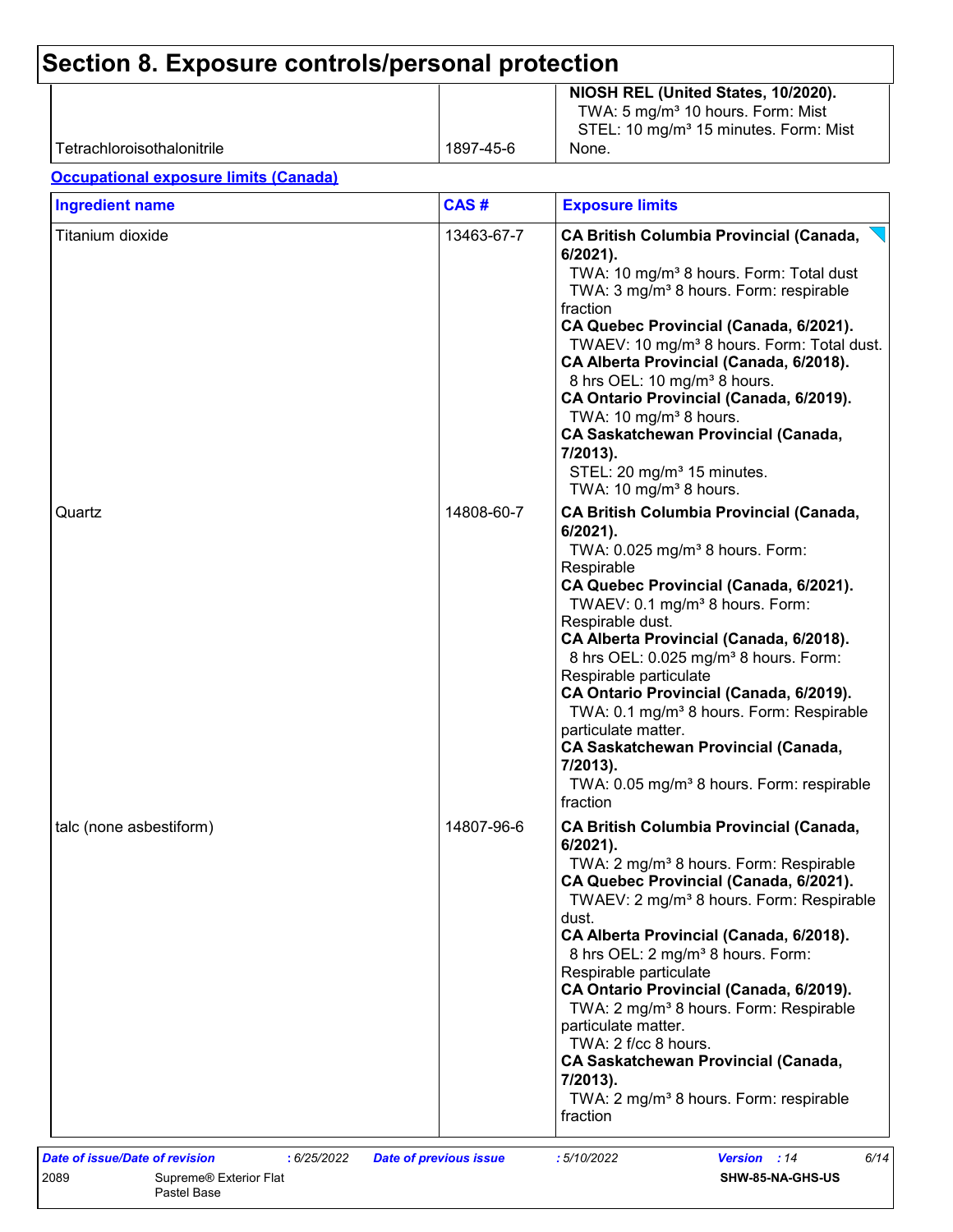### **Section 8. Exposure controls/personal protection**

|                                            |                 | CAS#                                                          | <b>Exposure limits</b>                                                                                                                                                                                                                                                                                                                                                                                                                                                                                                                                |  |  |  |
|--------------------------------------------|-----------------|---------------------------------------------------------------|-------------------------------------------------------------------------------------------------------------------------------------------------------------------------------------------------------------------------------------------------------------------------------------------------------------------------------------------------------------------------------------------------------------------------------------------------------------------------------------------------------------------------------------------------------|--|--|--|
| Crystalline Silica, respirable powder      |                 | 14808-60-7                                                    | NOM-010-STPS-2014 (Mexico, 4/2016).<br>TWA: 0.025 mg/m <sup>3</sup> 8 hours. Form:<br>Respirable fraction                                                                                                                                                                                                                                                                                                                                                                                                                                             |  |  |  |
| <b>Appropriate engineering</b><br>controls |                 |                                                               | If user operations generate dust, fumes, gas, vapor or mist, use process enclosures,<br>local exhaust ventilation or other engineering controls to keep worker exposure to<br>airborne contaminants below any recommended or statutory limits.                                                                                                                                                                                                                                                                                                        |  |  |  |
| <b>Environmental exposure</b><br>controls  |                 |                                                               | Emissions from ventilation or work process equipment should be checked to ensure<br>they comply with the requirements of environmental protection legislation. In some<br>cases, fume scrubbers, filters or engineering modifications to the process equipment<br>will be necessary to reduce emissions to acceptable levels.                                                                                                                                                                                                                         |  |  |  |
| <b>Individual protection measures</b>      |                 |                                                               |                                                                                                                                                                                                                                                                                                                                                                                                                                                                                                                                                       |  |  |  |
| <b>Hygiene measures</b>                    |                 | showers are close to the workstation location.                | Wash hands, forearms and face thoroughly after handling chemical products, before<br>eating, smoking and using the lavatory and at the end of the working period.<br>Appropriate techniques should be used to remove potentially contaminated clothing.<br>Contaminated work clothing should not be allowed out of the workplace. Wash<br>contaminated clothing before reusing. Ensure that eyewash stations and safety                                                                                                                               |  |  |  |
| <b>Eye/face protection</b>                 | shields.        |                                                               | Safety eyewear complying with an approved standard should be used when a risk<br>assessment indicates this is necessary to avoid exposure to liquid splashes, mists,<br>gases or dusts. If contact is possible, the following protection should be worn, unless<br>the assessment indicates a higher degree of protection: safety glasses with side-                                                                                                                                                                                                  |  |  |  |
| <b>Skin protection</b>                     |                 |                                                               |                                                                                                                                                                                                                                                                                                                                                                                                                                                                                                                                                       |  |  |  |
| <b>Hand protection</b>                     |                 | protection time of the gloves cannot be accurately estimated. | : Chemical-resistant, impervious gloves complying with an approved standard should be<br>worn at all times when handling chemical products if a risk assessment indicates this is<br>necessary. Considering the parameters specified by the glove manufacturer, check<br>during use that the gloves are still retaining their protective properties. It should be<br>noted that the time to breakthrough for any glove material may be different for different<br>glove manufacturers. In the case of mixtures, consisting of several substances, the |  |  |  |
| <b>Body protection</b>                     |                 | handling this product.                                        | Personal protective equipment for the body should be selected based on the task being<br>performed and the risks involved and should be approved by a specialist before                                                                                                                                                                                                                                                                                                                                                                               |  |  |  |
| <b>Other skin protection</b>               |                 | specialist before handling this product.                      | Appropriate footwear and any additional skin protection measures should be selected<br>based on the task being performed and the risks involved and should be approved by a                                                                                                                                                                                                                                                                                                                                                                           |  |  |  |
| <b>Respiratory protection</b>              | aspects of use. |                                                               | Based on the hazard and potential for exposure, select a respirator that meets the<br>appropriate standard or certification. Respirators must be used according to a<br>respiratory protection program to ensure proper fitting, training, and other important                                                                                                                                                                                                                                                                                        |  |  |  |

## **Section 9. Physical and chemical properties**

The conditions of measurement of all properties are at standard temperature and pressure unless otherwise indicated.

| <b>Appearance</b>     |                  |
|-----------------------|------------------|
| <b>Physical state</b> | : Liquid.        |
| <b>Color</b>          | : Not available. |
| <b>Odor</b>           | : Not available. |
| <b>Odor threshold</b> | : Not available. |

| Date of issue/Date of revision |                                       | 6/25/2022 | <b>Date of previous issue</b> | : 5/10/2022 | <b>Version</b> : 14 |                  | 7/14 |
|--------------------------------|---------------------------------------|-----------|-------------------------------|-------------|---------------------|------------------|------|
| 2089                           | Supreme® Exterior Flat<br>Pastel Base |           |                               |             |                     | SHW-85-NA-GHS-US |      |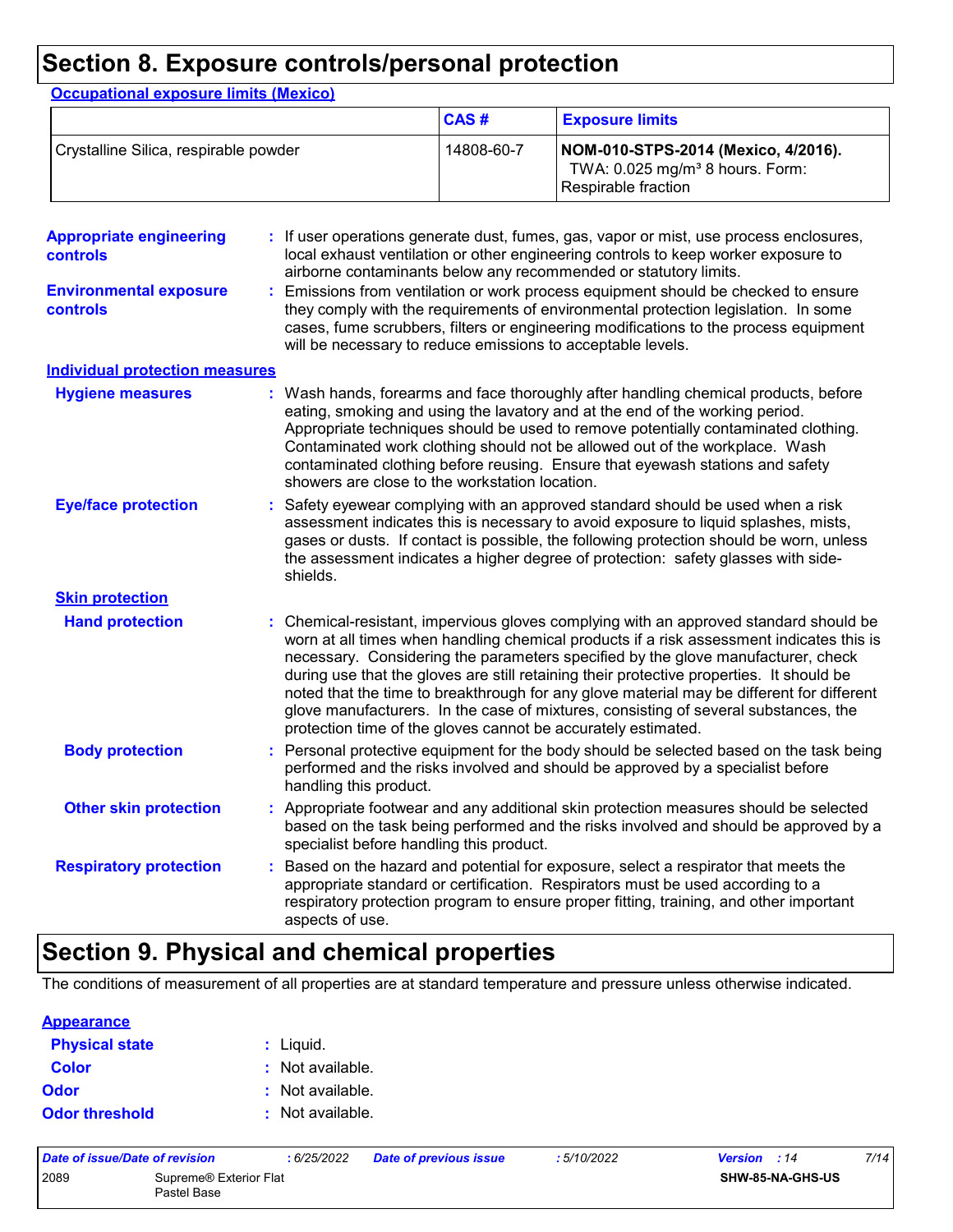## **Section 9. Physical and chemical properties**

| рH                                                                | ÷. | -9                                                             |
|-------------------------------------------------------------------|----|----------------------------------------------------------------|
| <b>Melting point/freezing point</b>                               |    | : Not available.                                               |
|                                                                   |    |                                                                |
| <b>Boiling point, initial boiling</b><br>point, and boiling range |    | : $100^{\circ}$ C (212 $^{\circ}$ F)                           |
| <b>Flash point</b>                                                | ÷. | Closed cup: Not applicable.                                    |
| <b>Evaporation rate</b>                                           |    | $0.09$ (butyl acetate = 1)                                     |
| <b>Flammability</b>                                               |    | : Not available.                                               |
| Lower and upper explosion<br>limit/flammability limit             |    | : Not available.                                               |
| <b>Vapor pressure</b>                                             |    | : $2.3$ kPa (17.5 mm Hg)                                       |
| <b>Relative vapor density</b>                                     |    | 1 [Air = 1]                                                    |
| <b>Relative density</b>                                           |    | 1.29                                                           |
| <b>Solubility</b>                                                 |    | Not available.                                                 |
| <b>Partition coefficient: n-</b><br>octanol/water                 |    | : Not applicable.                                              |
| <b>Auto-ignition temperature</b>                                  |    | : Not available.                                               |
| <b>Decomposition temperature</b>                                  |    | : Not available.                                               |
| <b>Viscosity</b>                                                  | ÷  | Kinematic (40°C (104°F)): >20.5 mm <sup>2</sup> /s (>20.5 cSt) |
| <b>Molecular weight</b>                                           |    | Not applicable.                                                |
| <b>Aerosol product</b>                                            |    |                                                                |
| <b>Heat of combustion</b>                                         |    | : $1.14$ kJ/g                                                  |

## **Section 10. Stability and reactivity**

| <b>Reactivity</b>                            | : No specific test data related to reactivity available for this product or its ingredients.              |
|----------------------------------------------|-----------------------------------------------------------------------------------------------------------|
| <b>Chemical stability</b>                    | : The product is stable.                                                                                  |
| <b>Possibility of hazardous</b><br>reactions | : Under normal conditions of storage and use, hazardous reactions will not occur.                         |
| <b>Conditions to avoid</b>                   | : No specific data.                                                                                       |
| <b>Incompatible materials</b>                | : No specific data.                                                                                       |
| <b>Hazardous decomposition</b><br>products   | : Under normal conditions of storage and use, hazardous decomposition products should<br>not be produced. |

## **Section 11. Toxicological information**

#### **Information on toxicological effects**

| <b>Product/ingredient name</b> | <b>Result</b>                                               | <b>Species</b>       | <b>Dose</b>                                       | <b>Exposure</b> |
|--------------------------------|-------------------------------------------------------------|----------------------|---------------------------------------------------|-----------------|
| <b>Heavy Paraffinic Oil</b>    | LD50 Dermal<br>LD50 Oral                                    | Rabbit<br>Rat        | l>5000 mg/kg<br>$\geq 5000$ mg/kg                 |                 |
| Tetrachloroisothalonitrile     | LC50 Inhalation Dusts and mists<br>LD50 Dermal<br>LD50 Oral | Rat<br>Rabbit<br>Rat | $310 \text{ mg/m}^3$<br>$ >10$ g/kg<br>$>10$ g/kg | 1 hours         |

#### **Irritation/Corrosion**

| Date of issue/Date of revision |                                       | : 6/25/2022 | <b>Date of previous issue</b> | : 5/10/2022 | <b>Version</b> : 14 |                         | 8/14 |
|--------------------------------|---------------------------------------|-------------|-------------------------------|-------------|---------------------|-------------------------|------|
| 2089                           | Supreme® Exterior Flat<br>Pastel Base |             |                               |             |                     | <b>SHW-85-NA-GHS-US</b> |      |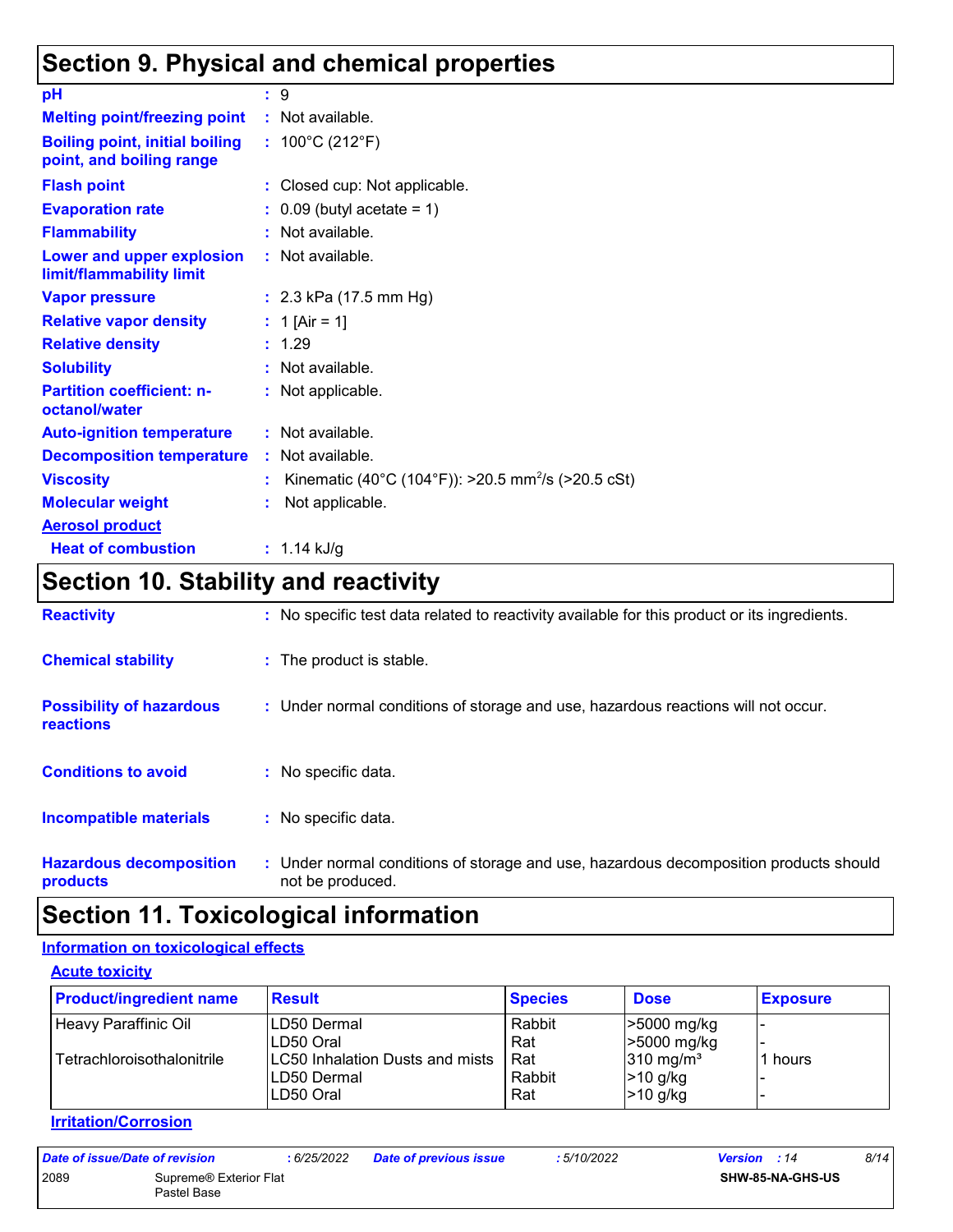## **Section 11. Toxicological information**

| <b>Product/ingredient name</b> | <b>Result</b>        | <b>Species</b> | <b>Score</b> | <b>Exposure</b>        | <b>Observation</b> |
|--------------------------------|----------------------|----------------|--------------|------------------------|--------------------|
| <b>Titanium Dioxide</b>        | Skin - Mild irritant | Human          |              | 72 hours 300           |                    |
| Talc                           | Skin - Mild irritant | Human          |              | lug l<br>172 hours 300 |                    |
|                                |                      |                |              | l ug i                 |                    |

#### **Sensitization**

Not available.

#### **Mutagenicity**

Not available.

#### **Carcinogenicity**

Not available.

#### **Classification**

| <b>Product/ingredient name</b>                                        | <b>OSHA</b> | <b>IARC</b> | <b>NTP</b>                      |
|-----------------------------------------------------------------------|-------------|-------------|---------------------------------|
| <b>Titanium Dioxide</b><br>Crystalline Silica, respirable<br>l powder |             | 2B          | Known to be a human carcinogen. |
| Talc<br>Tetrachloroisothalonitrile                                    |             | N<br>2Β     |                                 |

#### **Reproductive toxicity**

Not available.

#### **Teratogenicity**

Not available.

#### **Specific target organ toxicity (single exposure)**

| <b>Name</b>       | <b>Category</b> | <b>Route of</b><br><b>exposure</b> | <b>Target organs</b>                      |
|-------------------|-----------------|------------------------------------|-------------------------------------------|
| Calcium Carbonate | Category 3      |                                    | Respiratory tract_<br><b>l</b> irritation |

#### **Specific target organ toxicity (repeated exposure)**

| <b>Name</b>                           | <b>Category</b>         | <b>Route of</b><br><b>exposure</b> | <b>Target organs</b> |
|---------------------------------------|-------------------------|------------------------------------|----------------------|
| Crystalline Silica, respirable powder | Category 1              | l inhalation                       |                      |
| Talc                                  | I Category <sup>1</sup> | l inhalation                       | lungs                |

#### **Aspiration hazard**

| <b>Name</b>          | Result                         |
|----------------------|--------------------------------|
| Heavy Paraffinic Oil | ASPIRATION HAZARD - Category 1 |

| <b>Information on the likely</b><br>routes of exposure | : Not available.                                    |
|--------------------------------------------------------|-----------------------------------------------------|
| <b>Potential acute health effects</b>                  |                                                     |
| <b>Eye contact</b>                                     | : No known significant effects or critical hazards. |
| <b>Inhalation</b>                                      | : No known significant effects or critical hazards. |
| <b>Skin contact</b>                                    | : May cause an allergic skin reaction.              |
| <b>Ingestion</b>                                       | : No known significant effects or critical hazards. |

| Date of issue/Date of revision |                                       | : 6/25/2022 | <b>Date of previous issue</b> | : 5/10/2022 | <b>Version</b> : 14 |                         | 9/14 |
|--------------------------------|---------------------------------------|-------------|-------------------------------|-------------|---------------------|-------------------------|------|
| 2089                           | Supreme® Exterior Flat<br>Pastel Base |             |                               |             |                     | <b>SHW-85-NA-GHS-US</b> |      |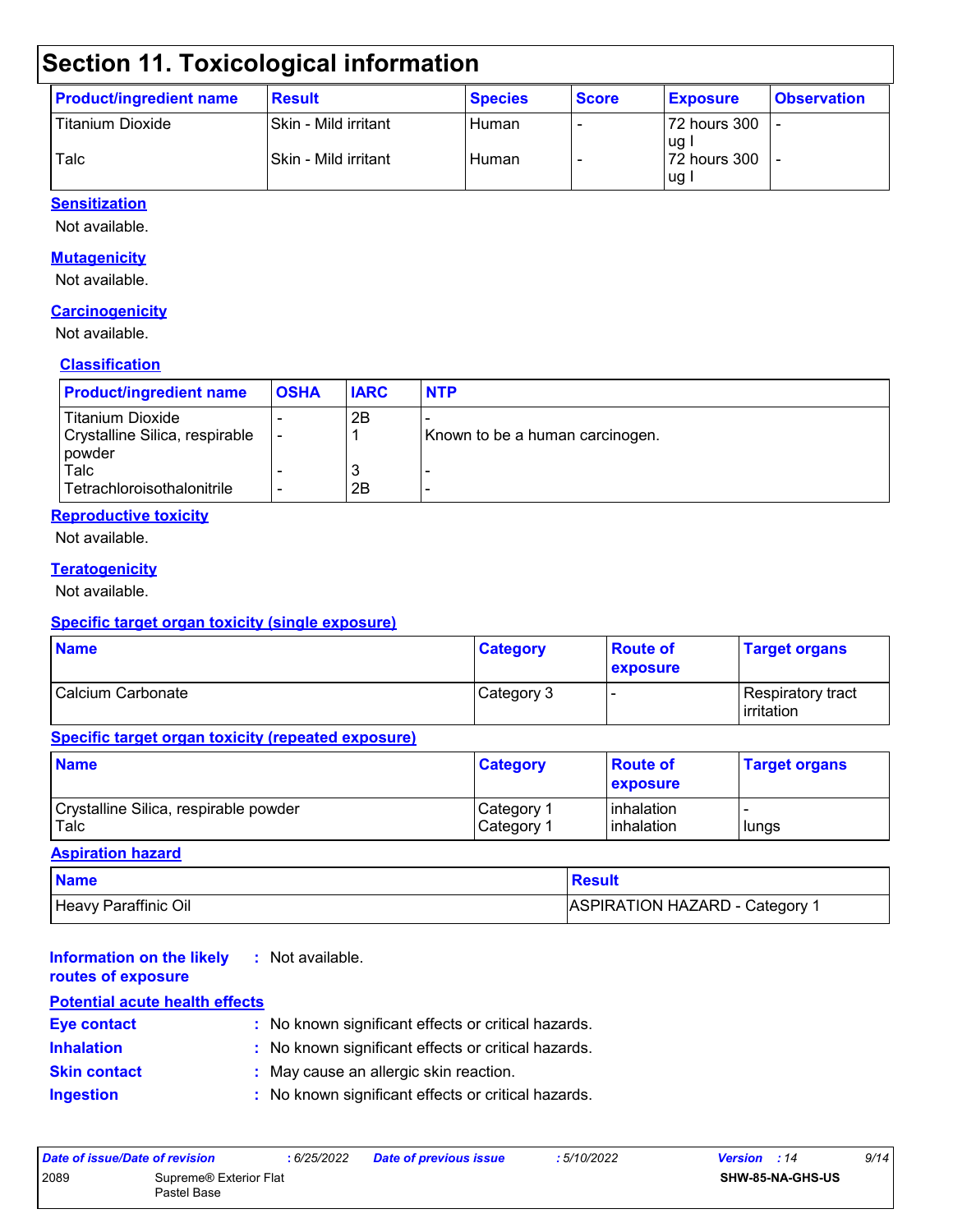# **Section 11. Toxicological information**

| <b>Symptoms related to the physical, chemical and toxicological characteristics</b><br>: No specific data.<br>: No specific data.<br>: Adverse symptoms may include the following:<br>: No specific data.<br>Delayed and immediate effects and also chronic effects from short and long term exposure<br>: Not available. |
|---------------------------------------------------------------------------------------------------------------------------------------------------------------------------------------------------------------------------------------------------------------------------------------------------------------------------|
|                                                                                                                                                                                                                                                                                                                           |
|                                                                                                                                                                                                                                                                                                                           |
|                                                                                                                                                                                                                                                                                                                           |
|                                                                                                                                                                                                                                                                                                                           |
|                                                                                                                                                                                                                                                                                                                           |
|                                                                                                                                                                                                                                                                                                                           |
|                                                                                                                                                                                                                                                                                                                           |
|                                                                                                                                                                                                                                                                                                                           |
| $:$ Not available.                                                                                                                                                                                                                                                                                                        |
|                                                                                                                                                                                                                                                                                                                           |
| : Not available.                                                                                                                                                                                                                                                                                                          |
| : Not available.                                                                                                                                                                                                                                                                                                          |
|                                                                                                                                                                                                                                                                                                                           |
|                                                                                                                                                                                                                                                                                                                           |
| : Causes damage to organs through prolonged or repeated exposure. Once sensitized, a<br>severe allergic reaction may occur when subsequently exposed to very low levels.                                                                                                                                                  |
| : May cause cancer. Risk of cancer depends on duration and level of exposure.                                                                                                                                                                                                                                             |
| : No known significant effects or critical hazards.                                                                                                                                                                                                                                                                       |
| : No known significant effects or critical hazards.                                                                                                                                                                                                                                                                       |
| : No known significant effects or critical hazards.                                                                                                                                                                                                                                                                       |
| : No known significant effects or critical hazards.                                                                                                                                                                                                                                                                       |
|                                                                                                                                                                                                                                                                                                                           |

**Numerical measures of toxicity** Not available. **Acute toxicity estimates**

## **Section 12. Ecological information**

| <b>Product/ingredient name</b>                | <b>Result</b>                               | <b>Species</b>                                                               | <b>Exposure</b> |
|-----------------------------------------------|---------------------------------------------|------------------------------------------------------------------------------|-----------------|
| <b>Titanium Dioxide</b>                       | Acute LC50 >1000000 µg/l Marine water       | Fish - Fundulus heteroclitus                                                 | 96 hours        |
| Tetrachloroisothalonitrile                    | Acute EC50 0.95 µg/l Marine water           | Algae - Skeletonema costatum                                                 | 72 hours        |
|                                               | Acute EC50 0.002 mg/l Fresh water           | Algae - Chlorella pyrenoidosa                                                | 96 hours        |
|                                               | Acute EC50 0.028 mg/l Fresh water           | Daphnia - Daphnia magna -<br>Neonate                                         | 48 hours        |
|                                               | Acute LC50 130.9 µg/l Marine water          | Crustaceans - Palaemonetes<br>pugio - Newly or recently hatched              | 48 hours        |
|                                               | Acute LC50 7.6 µg/l Fresh water             | Fish - Oncorhynchus mykiss                                                   | 96 hours        |
|                                               | Chronic NOEC 0.0002 mg/l Fresh water        | Algae - Chlorella pyrenoidosa                                                | 96 hours        |
|                                               | Chronic NOEC 39 ppb Fresh water             | Daphnia - Daphnia magna                                                      | 21 days         |
|                                               | Chronic NOEC 1000 ng/L Fresh water          | Fish - Oncorhynchus mykiss -<br>Juvenile (Fledgling, Hatchling,<br>Weanling) | 28 days         |
| <b>Date of issue/Date of revision</b>         | <b>Date of previous issue</b><br>:6/25/2022 | :5/10/2022<br><b>Version</b> : 14                                            | 10/14           |
| 2089<br>Supreme® Exterior Flat<br>Pastel Base |                                             | SHW-85-NA-GHS-US                                                             |                 |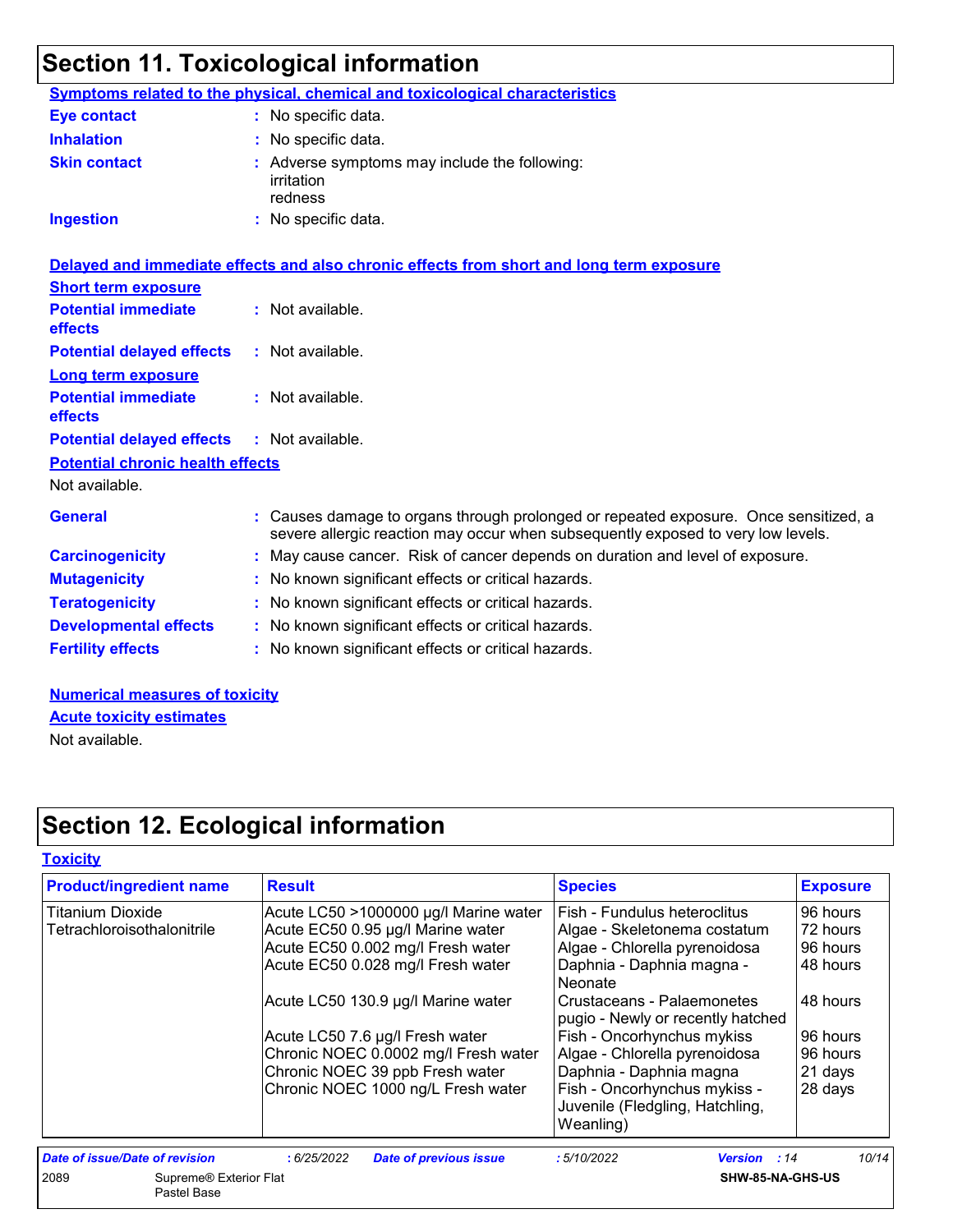### **Section 12. Ecological information**

#### **Persistence and degradability**

Not available.

#### **Bioaccumulative potential**

| <b>Product/ingredient name</b> | $\blacksquare$ Log $\mathsf{P}_{\mathsf{ow}}$ | <b>BCF</b> | <b>Potential</b> |
|--------------------------------|-----------------------------------------------|------------|------------------|
| Tetrachloroisothalonitrile     |                                               | 63.1       | low              |

#### **Mobility in soil**

| <b>Soil/water partition</b>    | : Not available. |
|--------------------------------|------------------|
| coefficient (K <sub>oc</sub> ) |                  |

**Other adverse effects** : No known significant effects or critical hazards.

### **Section 13. Disposal considerations**

The generation of waste should be avoided or minimized wherever possible. Disposal of this product, solutions and any by-products should at all times comply with the requirements of environmental protection and waste disposal legislation and any regional local authority requirements. Dispose of surplus and non-recyclable products via a licensed waste disposal contractor. Waste should not be disposed of untreated to the sewer unless fully compliant with the requirements of all authorities with jurisdiction. Waste packaging should be recycled. Incineration or landfill should only be considered when recycling is not feasible. This material and its container must be disposed of in a safe way. Care should be taken when handling emptied containers that have not been cleaned or rinsed out. Empty containers or liners may retain some product residues. Avoid dispersal of spilled material and runoff and contact with soil, waterways, drains and sewers. **Disposal methods :**

### **Section 14. Transport information**

|                                       | <b>DOT</b><br><b>Classification</b>   | <b>TDG</b><br><b>Classification</b> | <b>Mexico</b><br><b>Classification</b> | <b>IATA</b>    | <b>IMDG</b>           |
|---------------------------------------|---------------------------------------|-------------------------------------|----------------------------------------|----------------|-----------------------|
| <b>UN number</b>                      | Not regulated.                        | Not regulated.                      | Not regulated.                         | Not regulated. | Not regulated.        |
| <b>UN proper</b><br>shipping name     | ٠                                     | $\overline{\phantom{a}}$            |                                        |                |                       |
| <b>Transport</b><br>hazard class(es)  | $\blacksquare$                        | ٠                                   |                                        |                |                       |
| <b>Packing group</b>                  | $\overline{\phantom{a}}$              | $\blacksquare$                      |                                        | $\blacksquare$ | L.                    |
| <b>Environmental</b><br>hazards       | No.                                   | No.                                 | No.                                    | No.            | No.                   |
| <b>Additional</b><br>information      |                                       | ۰                                   |                                        |                |                       |
| <b>Date of issue/Date of revision</b> | :6/25/2022                            | <b>Date of previous issue</b>       | :5/10/2022                             |                | 11/14<br>Version : 14 |
| 2089                                  | Supreme® Exterior Flat<br>Pastel Base |                                     |                                        |                | SHW-85-NA-GHS-US      |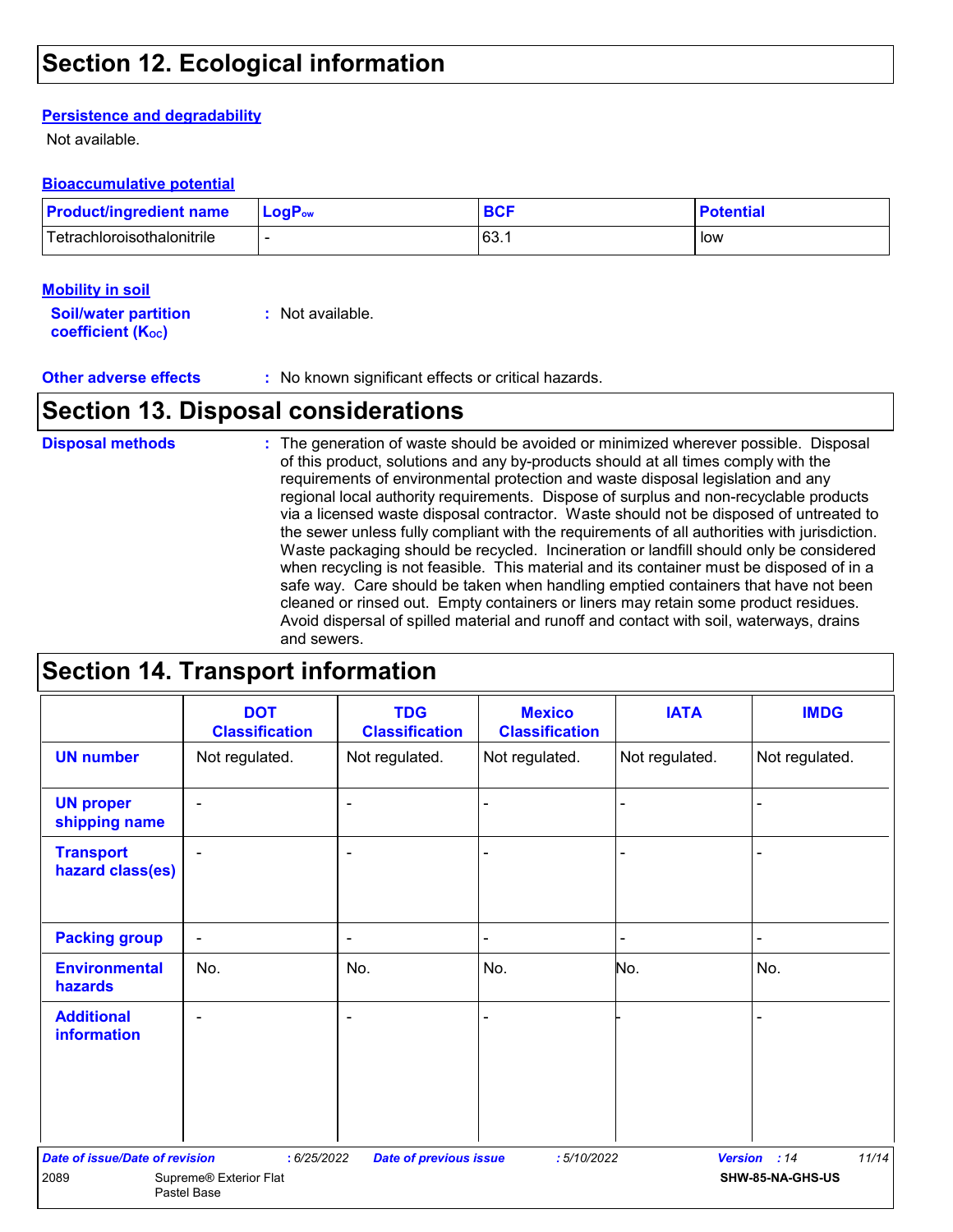| Section 14. Transport information                        |  |                  |                             |                                                                                                                                                                                                                                                                                                                                                                                                                                                                                                                                                                                                                                                                                     |  |
|----------------------------------------------------------|--|------------------|-----------------------------|-------------------------------------------------------------------------------------------------------------------------------------------------------------------------------------------------------------------------------------------------------------------------------------------------------------------------------------------------------------------------------------------------------------------------------------------------------------------------------------------------------------------------------------------------------------------------------------------------------------------------------------------------------------------------------------|--|
|                                                          |  |                  |                             |                                                                                                                                                                                                                                                                                                                                                                                                                                                                                                                                                                                                                                                                                     |  |
| <b>Special precautions for user :</b>                    |  |                  |                             | Multi-modal shipping descriptions are provided for informational purposes and do not<br>consider container sizes. The presence of a shipping description for a particular<br>mode of transport (sea, air, etc.), does not indicate that the product is packaged<br>suitably for that mode of transport. All packaging must be reviewed for suitability<br>prior to shipment, and compliance with the applicable regulations is the sole<br>responsibility of the person offering the product for transport. People loading and<br>unloading dangerous goods must be trained on all of the risks deriving from the<br>substances and on all actions in case of emergency situations. |  |
| <b>Transport in bulk according</b><br>to IMO instruments |  | : Not available. |                             |                                                                                                                                                                                                                                                                                                                                                                                                                                                                                                                                                                                                                                                                                     |  |
|                                                          |  |                  | <b>Proper shipping name</b> | : Not available.                                                                                                                                                                                                                                                                                                                                                                                                                                                                                                                                                                                                                                                                    |  |

## **Section 15. Regulatory information**

**TSCA 5(a)2 proposed significant new use rules**: 2-Methyl-4-isothiazolin-3-one; 5-Chloro-2-methylisothiazolinone

#### **SARA 313**

SARA 313 (40 CFR 372.45) supplier notification can be found on the Environmental Data Sheet.

#### **California Prop. 65**

WARNING: This product contains chemicals known to the State of California to cause cancer and birth defects or other reproductive harm.

#### **International regulations**

| <b>International lists</b> | : Australia inventory (AIIC): Not determined.<br>China inventory (IECSC): Not determined.<br>Japan inventory (CSCL): Not determined.<br>Japan inventory (ISHL): Not determined.<br>Korea inventory (KECI): Not determined.<br>New Zealand Inventory of Chemicals (NZIoC): Not determined.<br>Philippines inventory (PICCS): Not determined.<br>Taiwan Chemical Substances Inventory (TCSI): Not determined.<br>Thailand inventory: Not determined.<br>Turkey inventory: Not determined. |
|----------------------------|-----------------------------------------------------------------------------------------------------------------------------------------------------------------------------------------------------------------------------------------------------------------------------------------------------------------------------------------------------------------------------------------------------------------------------------------------------------------------------------------|
|                            | Vietnam inventory: Not determined.                                                                                                                                                                                                                                                                                                                                                                                                                                                      |

### **Section 16. Other information**

**Hazardous Material Information System (U.S.A.)**



**The customer is responsible for determining the PPE code for this material. For more information on HMIS® Personal Protective Equipment (PPE) codes, consult the HMIS® Implementation Manual.**

| Date of issue/Date of revision |                                    | :6/25/2022 |  |
|--------------------------------|------------------------------------|------------|--|
| 2089                           | Supreme <sup>®</sup> Exterior Flat |            |  |
|                                | Pastel Base                        |            |  |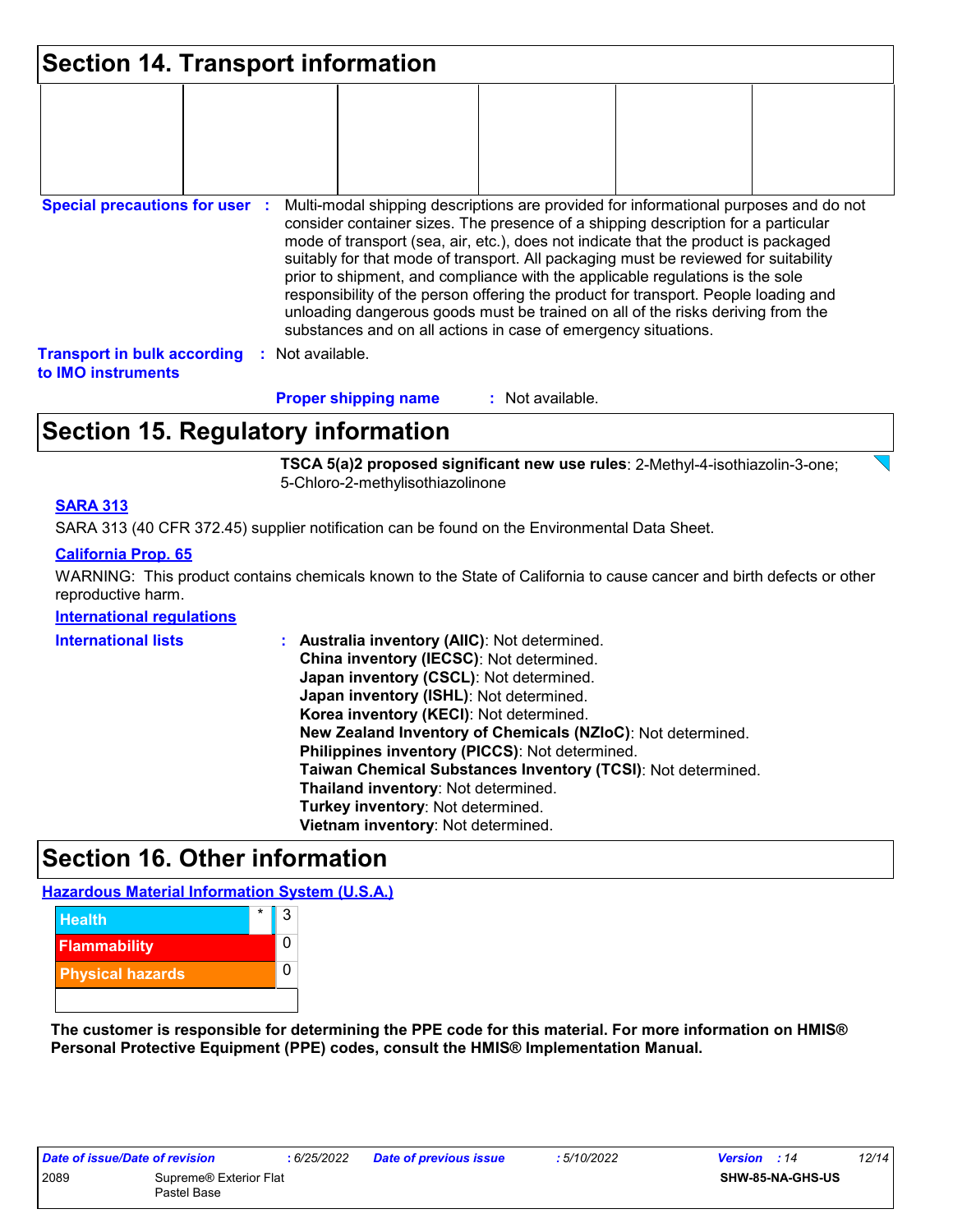### **Section 16. Other information**

**Caution: HMIS® ratings are based on a 0-4 rating scale, with 0 representing minimal hazards or risks, and 4 representing significant hazards or risks. Although HMIS® ratings and the associated label are not required on SDSs or products leaving a facility under 29 CFR 1910.1200, the preparer may choose to provide them. HMIS® ratings are to be used with a fully implemented HMIS® program. HMIS® is a registered trademark and service mark of the American Coatings Association, Inc.**

**Procedure used to derive the classification**

| <b>Classification</b>                                                                                                                                                                                                                                                                                                                                                                                                                                                                                                                                                                                                                                     |                                                                |             | <b>Justification</b> |
|-----------------------------------------------------------------------------------------------------------------------------------------------------------------------------------------------------------------------------------------------------------------------------------------------------------------------------------------------------------------------------------------------------------------------------------------------------------------------------------------------------------------------------------------------------------------------------------------------------------------------------------------------------------|----------------------------------------------------------------|-------------|----------------------|
| <b>SKIN SENSITIZATION - Category 1</b><br>CARCINOGENICITY - Category 1A<br>SPECIFIC TARGET ORGAN TOXICITY (REPEATED EXPOSURE) - Category 1                                                                                                                                                                                                                                                                                                                                                                                                                                                                                                                | Calculation method<br>Calculation method<br>Calculation method |             |                      |
| <b>History</b>                                                                                                                                                                                                                                                                                                                                                                                                                                                                                                                                                                                                                                            |                                                                |             |                      |
| <b>Date of printing</b>                                                                                                                                                                                                                                                                                                                                                                                                                                                                                                                                                                                                                                   |                                                                | : 6/25/2022 |                      |
| Date of issue/Date of<br>revision                                                                                                                                                                                                                                                                                                                                                                                                                                                                                                                                                                                                                         |                                                                | : 6/25/2022 |                      |
| Date of previous issue                                                                                                                                                                                                                                                                                                                                                                                                                                                                                                                                                                                                                                    |                                                                | : 5/10/2022 |                      |
| <b>Version</b>                                                                                                                                                                                                                                                                                                                                                                                                                                                                                                                                                                                                                                            |                                                                | : 14        |                      |
| <b>Key to abbreviations</b><br>$:$ ATE = Acute Toxicity Estimate<br><b>BCF</b> = Bioconcentration Factor<br>GHS = Globally Harmonized System of Classification and Labelling of Chemicals<br>IATA = International Air Transport Association<br><b>IBC</b> = Intermediate Bulk Container<br><b>IMDG = International Maritime Dangerous Goods</b><br>LogPow = logarithm of the octanol/water partition coefficient<br>MARPOL = International Convention for the Prevention of Pollution From Ships, 1973<br>as modified by the Protocol of 1978. ("Marpol" = marine pollution)<br>$N/A = Not available$<br>SGG = Segregation Group<br>$UN = United Nations$ |                                                                |             |                      |

#### **Indicates information that has changed from previously issued version.**

#### **Notice to reader**

**It is recommended that each customer or recipient of this Safety Data Sheet (SDS) study it carefully and consult resources, as necessary or appropriate, to become aware of and understand the data contained in this SDS and any hazards associated with the product. This information is provided in good faith and believed to be accurate as of the effective date herein. However, no warranty, express or implied, is given. The information presented here applies only to the product as shipped. The addition of any material can change the composition, hazards and risks of the product. Products shall not be repackaged, modified, or tinted except as specifically instructed by the manufacturer, including but not limited to the incorporation of products not specified by the manufacturer, or the use or addition of products in proportions not specified by the manufacturer. Regulatory requirements are subject to change and may differ between various locations and jurisdictions. The customer/buyer/user is responsible to ensure that his activities comply with all country, federal, state, provincial or local laws. The conditions for use of the product are not under the control of the manufacturer; the customer/buyer/user is responsible to determine the conditions necessary for the safe use of this product. The customer/buyer/user should not use the product for any purpose other than the purpose shown in the applicable section of this SDS without first referring to the supplier and obtaining written handling instructions. Due to the proliferation of sources for information such as manufacturer-specific SDS, the manufacturer cannot be responsible for SDSs obtained from any other source.**